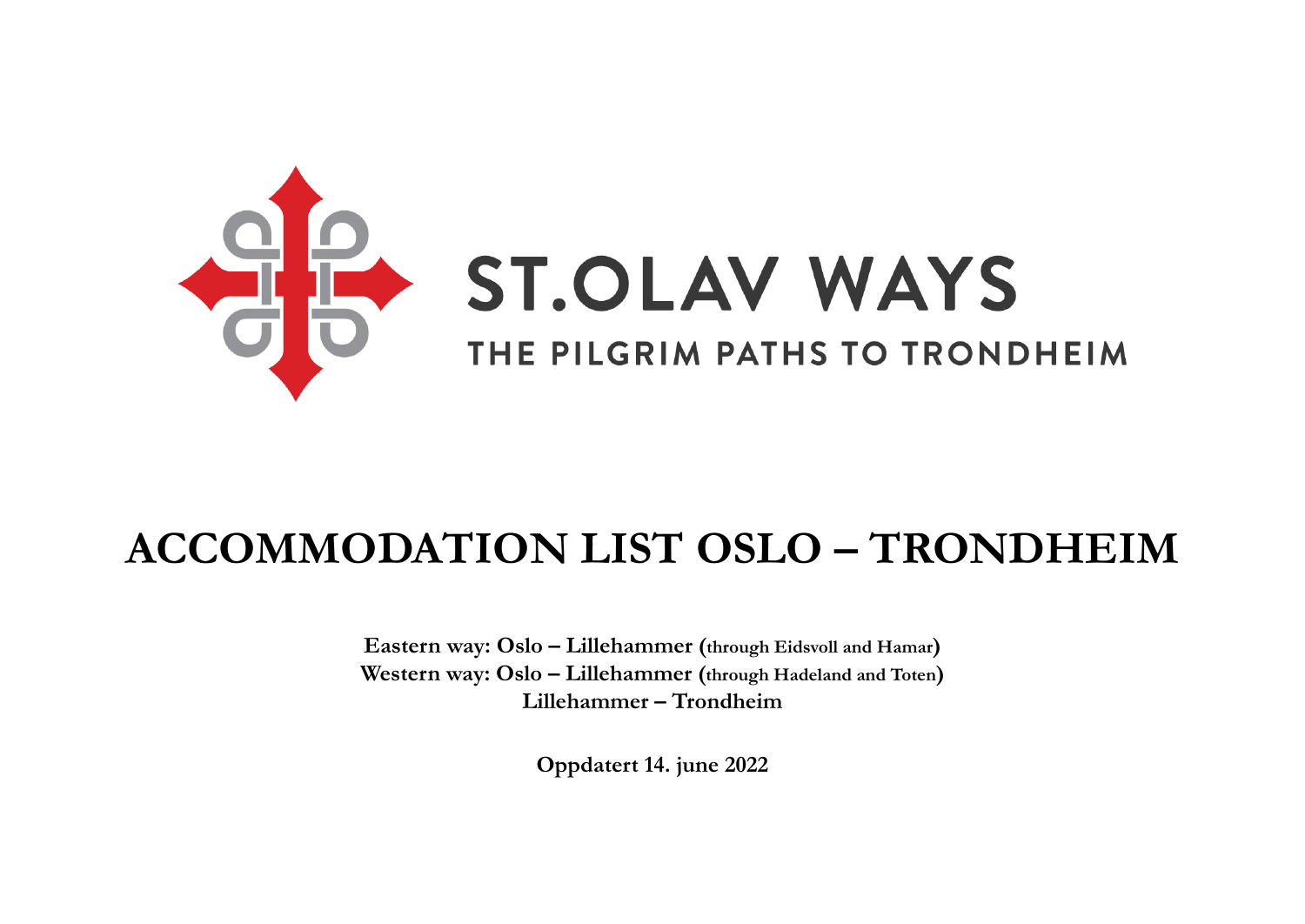#### **OSLO – LILLEHAMMER, EASTERN WAY**

| <b>NAME</b>                                      | <b>CONTACT</b>                                                                                                                                  | <b>INFORMATION AND PRICE</b>                                                                                                                                                                                                                                                                    |
|--------------------------------------------------|-------------------------------------------------------------------------------------------------------------------------------------------------|-------------------------------------------------------------------------------------------------------------------------------------------------------------------------------------------------------------------------------------------------------------------------------------------------|
| <b>ANKER HOSTEL</b>                              | Storgata 55H, 0182 Oslo.<br>+47 22 99 75 10<br>bookinghostel@anker.oslo.no<br>www.ankerhostel.no                                                | Open year around. Standard: Hostel.<br>Price: Dynamic rates. Booking code: PILEGRIM (15%)                                                                                                                                                                                                       |
| <b>OSLO VANDREHJEM</b><br><b>HARALDSHEIM</b>     | Haraldsheimsveien 4, 0409 Oslo<br>+47 22222965.<br>oslo.haraldsheim@hihostels.no<br>www.haraldsheim.no                                          | Open year around. Standard: Hostel.                                                                                                                                                                                                                                                             |
| <b>OSLO VANDRERHJEM</b><br><b>RØNNINGEN YMCA</b> | Myrerskogveien 52B, 0495 Oslo<br>$+4721023600$<br>oslo.ronningen.hostel@vandrerhjem.no                                                          | Open year around. Standard: Hostel. Bring a sleeping bag.<br>Price from kr 390.<br>Ecological coffee and tea is free at our Ubuntu Coffee Bar.                                                                                                                                                  |
| <b>GAPAHUK «GUBBERO»</b>                         | Just east of Liastua, 300 meters from the path.                                                                                                 | Gapahuk (simple wooden shelter/wind shield). Free.                                                                                                                                                                                                                                              |
| <b>GAPAHUK «KJERRINGFRED»</b>                    | 350 meters south of the path. Follow blue marked path.                                                                                          | Gapahuk (simple wooden shelter/wind shield). Free.                                                                                                                                                                                                                                              |
| <b>AARAAS PILEGRIMSHERBERGE</b>                  | Årosvegen 307, 1480 Slattum.<br>+47 46 92 22 14<br>aaraastunet@gmail.com                                                                        | Open: 1. juni – 1. sept (or by request). Standard: Hostel and camping.<br>Price: With a Pilgrimpass kr 300. Without a Pilgrimpass kr 350 kr. Camping: kr<br>150/200.<br>Prices incl. breakfast and a packed lunch.                                                                              |
| ØSTLEDEN QUALITY HOTEL<br><b>OLAVSGAARD</b>      | Hvamstubben 11, 2013 Skjetten<br>$+4763847700$<br>booking@olavsgaard.no                                                                         | Open year around (closed for Easter and Christmas).<br>Price: 600 kr (single), 900 (double), 1200 (tripple)<br>Prices incl. breakfast and packed lunch.                                                                                                                                         |
| <b>ULLERENG GÅRD</b><br>PILEGRIMSHERBERGE        | Bølerveien 123, 2015 Leirsund<br>+47 97 50 55 77<br>annelinegud@gmail.com                                                                       | Open: May - September (or by request). Old storehouse with kitchen, shower, toilet.<br>Bring a sleeping bag.<br>Price: kr 250.                                                                                                                                                                  |
| <b>MYHRER GÅRD</b>                               | Gauteidveien 130, 2016 Frogner<br>+ 47 916 50 190 (Trond), + 47 957 71 495 (David)<br>myhrer.gard@gmail.com<br>FB: www.facebook.com/Myhrergard/ | Open May 1 - September 30 (or by request).<br>Tent and an older camper van. Outdoor kitchen and a washroom with hot and cold<br>water.<br>Price: kr 150/tent. Camping van kr 200/pr. pers. (max three people).<br>For pilgrims that are passing by the farm, the washroom is open from 9am-6pm. |
| <b>FJELLHEIM GÅRD</b>                            | Ulverudvegen 51, 2016 Frogner<br>+47 909 84 830 (Are), +47 920 91 587 (Suzanne)<br>suzanne@bravissimo.no<br>www.fjellheimgard.no                | Open during the Pilgrim season.<br>Price: kr 250 pr pers. Rent of the whole cabin 1200kr.<br>Bring your own linen or sleeping bag or rent linen with duvet and pillow for kr 100.<br>Good facilities.                                                                                           |

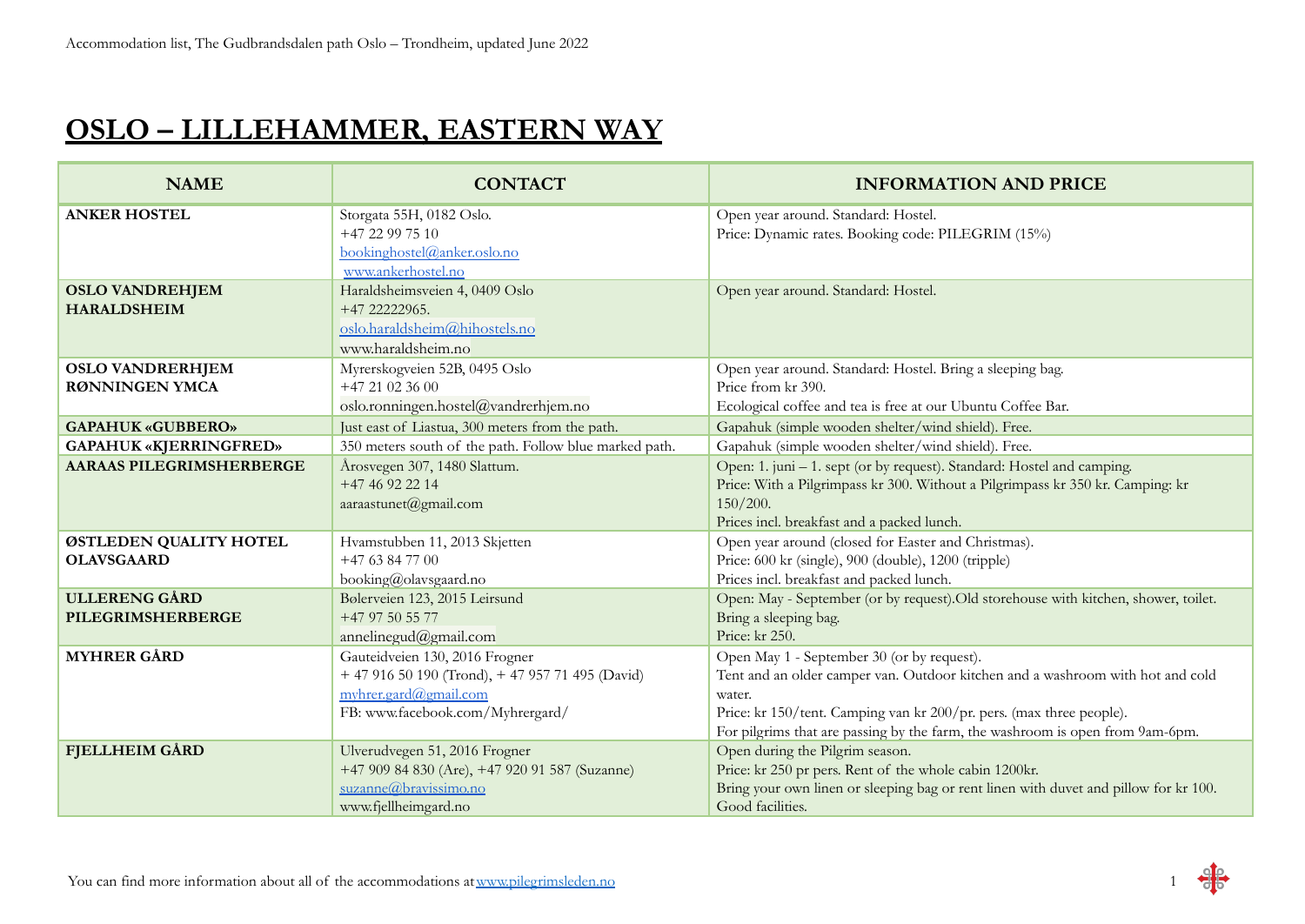| <b>FLØGSTAD GÅRD</b>                           | Trondheimsvegen 640, 2040 Kløfta. +47 926 36 422<br>henrik.ebne@gmail.com Book well in advance!                      | Open: May 15 - Oct. Standard: Hostel in old storehouse.<br>Price: kr 300 pr. pers. incl. breakfast. Bathroom, kitchen.                                                                                                                                      |
|------------------------------------------------|----------------------------------------------------------------------------------------------------------------------|-------------------------------------------------------------------------------------------------------------------------------------------------------------------------------------------------------------------------------------------------------------|
| <b>GAPAHUK</b>                                 | By the path at the end of Vilbergveien («Vilberg road»),<br>after Vilbergfjellet («Vilberg mountain») before Arteid. | Gapahuk (simple wooden shelter/wind shield). Free.                                                                                                                                                                                                          |
| <b>ARTEID VESTRE</b>                           | Arteidvegen 214, 2040 Kløfta.<br>+47 922 30 044 (Dagfinn)/948 33 074 (Magnus)<br>dag@arteid.no                       | Open: May - Sept Standard: unattended hostel, self catering. S<br>Price: kr 200 (€20). Bring your own sleeping bag.                                                                                                                                         |
| <b>INNOMHAUG</b>                               | Haug Alle 45, 2050 Jessheim +47 926 61 029<br>post@innomhaug.no                                                      | Open: April 1-September 30.Standard: Hostel with shower, toilet and kitchenette.<br>Tenting place and place for hammocks.<br>Price: kr 350 pr. pers. incl. breakfast.<br>You can rent linen and towels kr 50. Transportation of luggage kr 100.             |
| <b>ARSTUN VANDRERHJEM</b>                      | Aasgaardsvegen 183, 1923 Sørum.<br>+47 90237272<br>Maren_egner@hotmail.com                                           | Open year around. Standard: Hostel.<br>Price: kr 400.<br>Located 10 km from the path, but the host can drive you to and from the path (book<br>well in advance).                                                                                            |
| <b>SCANDIC HOTELL</b><br><b>GARDERMOEN</b>     | Jessheimvegen 467, 2060 Gardermoen +47 639 26 600<br>gardermoen@scandichotels.com                                    | Closed 2022 (the hotel only receives refugees this summer).                                                                                                                                                                                                 |
| THON HOTEL OSLO AIRPORT                        | Balder Alle 2, 2060 Gardermoen. +47 63 92 94 00<br>oslo.airport@olaython.no<br>osloairport.resepsjon@olavthon.no     | Open: All year. Standard: hotel. From NOK 672/872.                                                                                                                                                                                                          |
| THON HOTEL GARDERMOEN                          | Balder allé 22, 2050 Jessheim. +47 640 04 500                                                                        | Closed 2022 (the hotel only receives refugees this summer).                                                                                                                                                                                                 |
| RISEBRU PILEGRIMSHERBERGE                      | Risebruvegen 6, 2054 Mogreina.<br>+47 920 21 897 / 901 96 942 (SMS)<br>akrikjos@online.no                            | Open: May 1 - August 31. Standard: unattended hostel with shower. Tenting<br>possibilities.<br>Price: kr 350 pr. pers. Tenting/hammock kr 250.<br>Booking through SMS.                                                                                      |
| <b>BEST WESTERN LETOHALLEN</b><br><b>HOTEL</b> | Kolonivegen, 2072 Dal.<br>$+4763959100$<br>firmapost@letoarena.no<br>www.letoarena.no                                | Open year around (closed during Easter and Christmas). Standard: hotel.<br>Price: with Pilegrimpass 825 kr (single), kr 945 (dubble), kr 1045 (trippel), kr 1145 (four<br>bed room). Breakfast and packed lunch incl. You can purchase supper at the hotel. |
| EIDSVOLL GAMLE PRESTEGÅRD                      | Camilla Collettsveg 27, 2080 Eidsvoll.<br>+47 932 71 213<br>kt289@kirken.no                                          | Open: June 1 - September 1. Standard: Hostel, mattresses can be borrowed. Shower,<br>self catering. Bring sleeping bag. Duvet for rent (kr 100.)<br>Price: kr 350.                                                                                          |

$$
2 \quad \frac{dP}{dP}
$$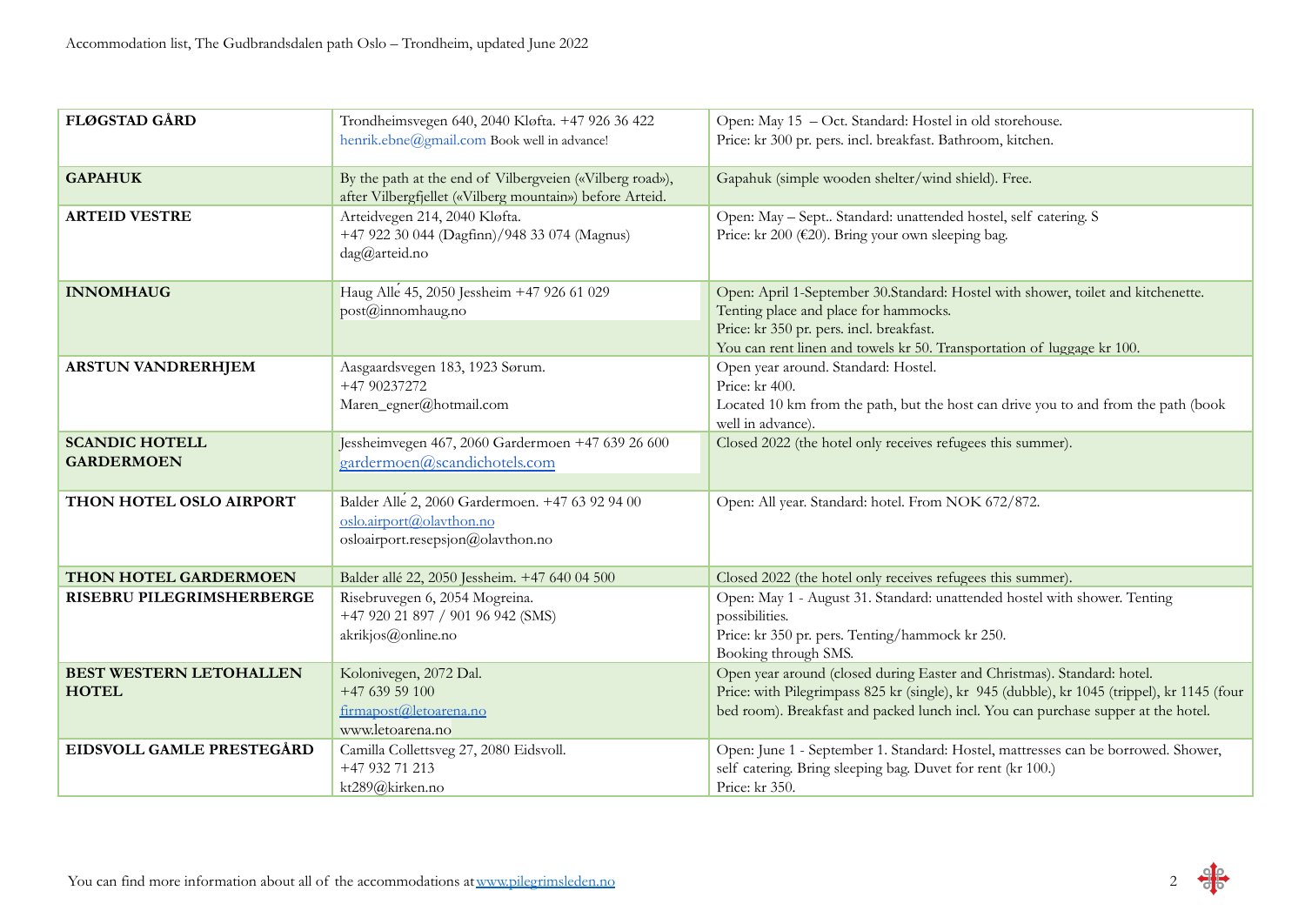| <b>HAUG PILEGRIMSRAST OG</b><br><b>HERBERGE</b>             | Sandholt/Røkoltgutua 32, 2080 Eidsvoll<br>+47 951 11 032 / 908 99 954<br>mette.motvedt@isager.org      | Open: June-September. Standard: Unattended hostel, sleep in a greenhouse, the main<br>house or in your own tent. Keybox by the door (code 1960). Bring sleeping bag.<br>Price: Per bed in the main house 100kr. Bed in the green house kr 150. Tent 50 kr.                                                                           |
|-------------------------------------------------------------|--------------------------------------------------------------------------------------------------------|--------------------------------------------------------------------------------------------------------------------------------------------------------------------------------------------------------------------------------------------------------------------------------------------------------------------------------------|
| SOLVANG HOSTEL/WINDSHILED                                   | Østsidavegen 407, 2080 Eidsvoll<br>$+4746953763$                                                       | Open:: Mid-mai - Mid-oktober. Standard: Low standard hostel/windshield. Toilet and<br>access to shower. Bring sleeping bag and sleeping pad.<br>Price: Free but a donation is appreciated.                                                                                                                                           |
| LJØDALSTUVEGEN GAPAHUK                                      | Ljødalstuvegen, Eidsvoll kommune                                                                       | Gapahuk (simple wooden shelter). Free.                                                                                                                                                                                                                                                                                               |
| <b>STORENGA CAMPING</b>                                     | Østsidavegen 860, 2092 Minnesund.<br>+47 907 33 309                                                    | Open: May - August. Standard: Camping with your own tent.<br>Price: Space for tent kr $150 + 30$ pr. pers. (kr 15 for children).                                                                                                                                                                                                     |
| <b>KVELDSRO VED FLØYTA</b>                                  | Kvennhusvikvegen ved Fløyta.<br>+47 911 21 901<br>mali.sletner@svendby.no                              | Open: May 15 - September 30. Standard: Unattended cabin, outdoor toilet/bio-toilet,<br>kitchen. Totally 8 beds.<br>Price: kr 350 per person.                                                                                                                                                                                         |
| <b>LYSJØHIMET</b>                                           | Lysjøen, 2080 Eidsvoll.                                                                                | Open May-September. Standard: Unattended cabin, bring a sleeping bag and food.<br>Water in the stream close by, latrine/outside toilet.<br>Price: kr 100 per person. Vipps 57881 (Tunfrua) or cash                                                                                                                                   |
| <b>FINNSBRÅTEN</b>                                          | Closed (DNT is also closed)                                                                            |                                                                                                                                                                                                                                                                                                                                      |
| <b>PILEGRIMSBUA</b>                                         | Granerudvegen (the place is signposted)                                                                | Service station in the forest: Outdoor shelter. Toilets. Outdoor water pump. Garbage<br>disposal. Campfire with firewood. Wifi and information. You can put up your<br>hammock. Beach and benches/tables by Granerudsjøen nearby. It is possible to borrow<br>hammock from Pilegrimssenter Oslo/Pilegrimssenter Hamar.               |
| <b>SANNFREDSTUN</b>                                         | Spitalen søndre. Erikstuvegen38, 2338 Espa<br>+47 957 31 156 or +47 957 31 796<br>info@sannfredstun.no | Open: May - Oct. Accommodation in 3 dormitories at the old school house (3 beds in<br>each room). NOK 150. Tent NOK 100. Note: Self holding (you can by food in<br>Eidsvoll). Outdoor toilet and shower. Power outlet, both indoors and outdoors. Bring<br>sleeping bag or travel sheet. Please call them in advance.                |
| TANGENODDEN CAMPING                                         | Refling Hagens veg 54, 2337 Tangen. +47 901 98 917                                                     | Open: All year. Standard: cabin, tent. Self catering. Bring sleeping bag/travel sheets.<br>Tent from NOK 150, cabin from NOK 690 (1-4 persons).                                                                                                                                                                                      |
| <b>INGEBORG REFLING HAGENS</b><br><b>KULTURHUS FREDHEIM</b> | Vikslia 2, Fredheim, 2337 Tangen<br>917 81 733/970 08 708                                              | Open: May-September. Nice Hostel at Fredheim (historic place). One room, 2 beds<br>(double). Self catering (store at Spar Tangen) in small kitchen (easy cooking). Access to<br>shower and toilet in the side building. Available for wheelchairs. NOK 400 per person<br>incl. bed linen and towels. Please contact them in advance. |
| <b>HUSMANNSPLASSEN</b><br><b>SKOMAKERBAKKEN</b>             | Ekebergveien 791, 2337 Tangen. +47 959 80 968.<br>frank.ostby@gmail.com                                | Open: May-Sept. Standard: 2 cabins, total 4 bedrooms and 13 beds. Tent. Simple<br>facilities. Outdoor toilet. Simple gas kitchen. Tent NOK 50, bed NOK 150. Please<br>make a reservation in advance.                                                                                                                                 |
| <b>GØRDAMMEN HYTTE OG</b><br><b>GAPAHUK</b>                 | Ekebergveien 360, 2335 Stange. +47 934 91 156<br>jeanette@salmakeriet.com                              | Open: May - Oct. Standard: 1-3 beds. 1 single and 1 double bed. Self-service. Cabin<br>NOK 200. Wooden shelter NOK 50. NOK 40 for renting bed linen. Please make a<br>reservation in advance.                                                                                                                                        |

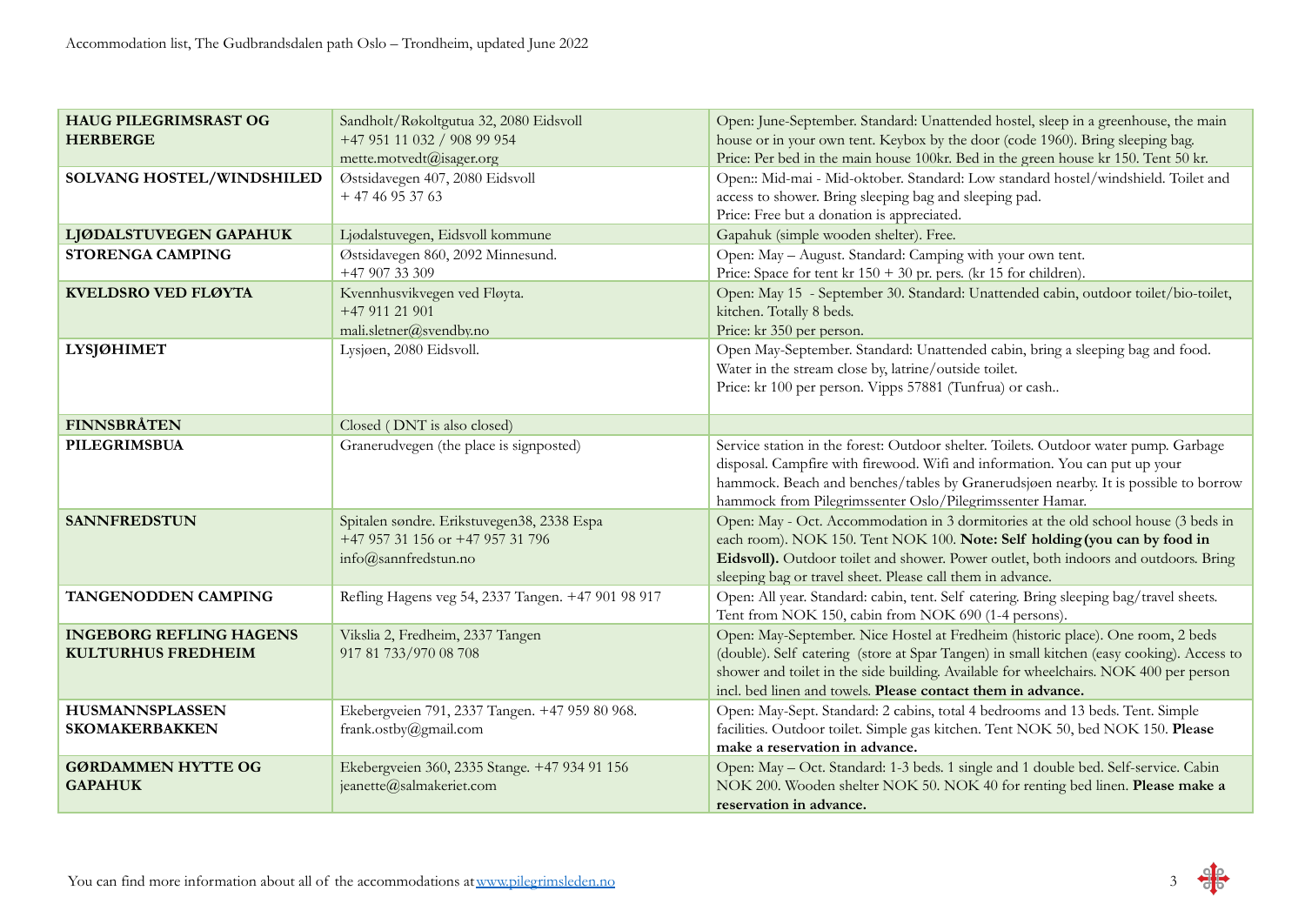| <b>FOKHOL GÅRD</b>                       | Fokholsgutua 216, 2335 Stange. +47 62 57 19 79                                    | Open: All year. Room. Price: NOK 250-550. Meals can be ordered. Please make a<br>reservation in advance.                                                                                                                                                                           |
|------------------------------------------|-----------------------------------------------------------------------------------|------------------------------------------------------------------------------------------------------------------------------------------------------------------------------------------------------------------------------------------------------------------------------------|
| HUSMANNSPLASSEN MØYRUD                   | Grimerudvegen 118, 2312 Ottestad. + 47 958 07 032<br>post@moyrud.com              | Open: All year. Standard: 6 bedrooms. Shared kitchen and living room. Self catering.<br>Washing machine, fireplace and TV. Private kitchen in one unit. Bed linen and towels<br>can be rented. Tenting is possible. Okay for wheelchairs. Please make a reservation<br>in advance. |
| <b>HERKESTAD GÅRD</b>                    | Vestbygdveien 370, 2312 Ottestad. +47 993 52 653<br>annebentepedersenki@gmail.com | Open: All year. Standard: Hostel with rooms or dormitory (18-22 beds). Self catering.<br>but dinner and breakfast can be ordered. NOK 450 incl. bed linen. Please make a<br>reservation in advance.                                                                                |
| <b>FJETRE GÅRD</b>                       | Sandvikavegen 185, 2312 Ottestad. +47 404 79 319<br>post@fjetre.no                | Open: All year. Self catering NOK 650. Breakfast included NOK 800. Linen and towels<br>are included. Note: prefer smaller groups. Please make a reservation in advance.                                                                                                            |
| <b>HAMAR VANDRERHJEM</b><br>VIKINGSKIPET | Åkersvikvegen 24, 2321 Hamar. +47 62 52 60 60<br>post@vikingskipet.no             | Open: All year. Standard: hostel, rooms. Breakfast, lunch, dinner. From NOK 490 (in<br>dormitories) included breakfast. Okay for wheelchairs.                                                                                                                                      |
| <b>CLARION HOTEL ASTORIA</b>             | Torggata 23, 2317 Hamar. +47 62 70 70 00<br>cc.astoria@choice.no                  | Open: All year. Standard: hotel.                                                                                                                                                                                                                                                   |
| SEIERSTED PENSJONAT                      | Platous gate 15, 2318 Hamar. +47 997 17 066<br>hamarbooking@gmail.com             | Open: All year. Standard: guest house. one person NOK 460-540, to persons NOK<br>660-780. Breakfast included. Self holding. Please make a reservation in advance.                                                                                                                  |
| <b>BELLEVUE B&amp;B</b>                  | Aluvegen 15, 2319 Hamar. +47 997 17 066<br>hamarbooking@gmail.com                 | Open: All year. Standard: boarding house. From NOK 455. Book in advance. Please<br>make a reservation in advance.                                                                                                                                                                  |
| PILEGRIMSSENTER HAMAR                    | Storhamargata 125, 2315 Hamar. +47 474 78 266<br>hamar@pilegrimssenter.no         | Open: May-Oct (or by appointment). Standard: hostel (dormitory 4+6 beds), linens and<br>towel included, shower/WC, self catering. Wifi. NOK 350. Please make a reservation<br>in advance.                                                                                          |
| <b>HEDMARKTOPPEN</b>                     | Limhusveien 15, 2305 Hamar. +47 62 51 93 70<br>kontor@hedmarktoppen.no            | Standard: Room/flat/cabins. Self catering. Tent NOK 200. Room without linen and<br>breakfast NOK 375. Incl. breakfast NOK 450t. Bring sleeping bag/travel sheets.                                                                                                                  |
| <b>ATELIER LEFSTORVET</b>                | Jessnesvegen 325, 2320 Furnes. +47 909 74 437/404 10 395<br>post@ingerhelene.no   | Open Mid-may to mid-Sept. Standard: Room with 2 beds and bathroom. Self holding,<br>small kitchen. NOK 450 included bed linen. Breakfast NOK 100. Lunch packet NOK<br>50. Please make a reservation in advance.                                                                    |
| <b>KONGSVEGEN</b><br>PILEGRIMSHERBERGE   | Kongsvegen 93, 2380 Brumunddal. +47 993 79 921.                                   | Cabin, one bedroom with 2 beds (1-3 persons). Toilet. Kitchen with self catering. No<br>shower, but washing facilities. Bed linen can be ordered. NOK 300 per person. You<br>have to make a reservation in advance!                                                                |
| <b>PAX GJESTEHUS</b>                     | Kongsvegen 93, 2380 Brumunddal. +47 993 79 921.<br>kongsvegen93@gmail.com         | Open: 15.mai-15.august Bed & Breakfast. Booking by SMS or Email in advance. NOK<br>600 includes bed linen, towels and breakfast.                                                                                                                                                   |
| <b>WOOD HOTEL</b>                        | Tårnvegen 55, 2380 Brumunddal +47 481 10 200<br>woodhotel@frich.no                | Open: All year. Standard: a new hotel, the tallest wooden house in the world :-)                                                                                                                                                                                                   |
| <b>MJØSA FERIEPARK</b>                   | Bureisevegen 5, 2384 Brumunddal. +47 62 35 98 00<br>post@mjosaferie               | Open: All year around. Standard: Cabin, apartment. Tent NOK 210.                                                                                                                                                                                                                   |

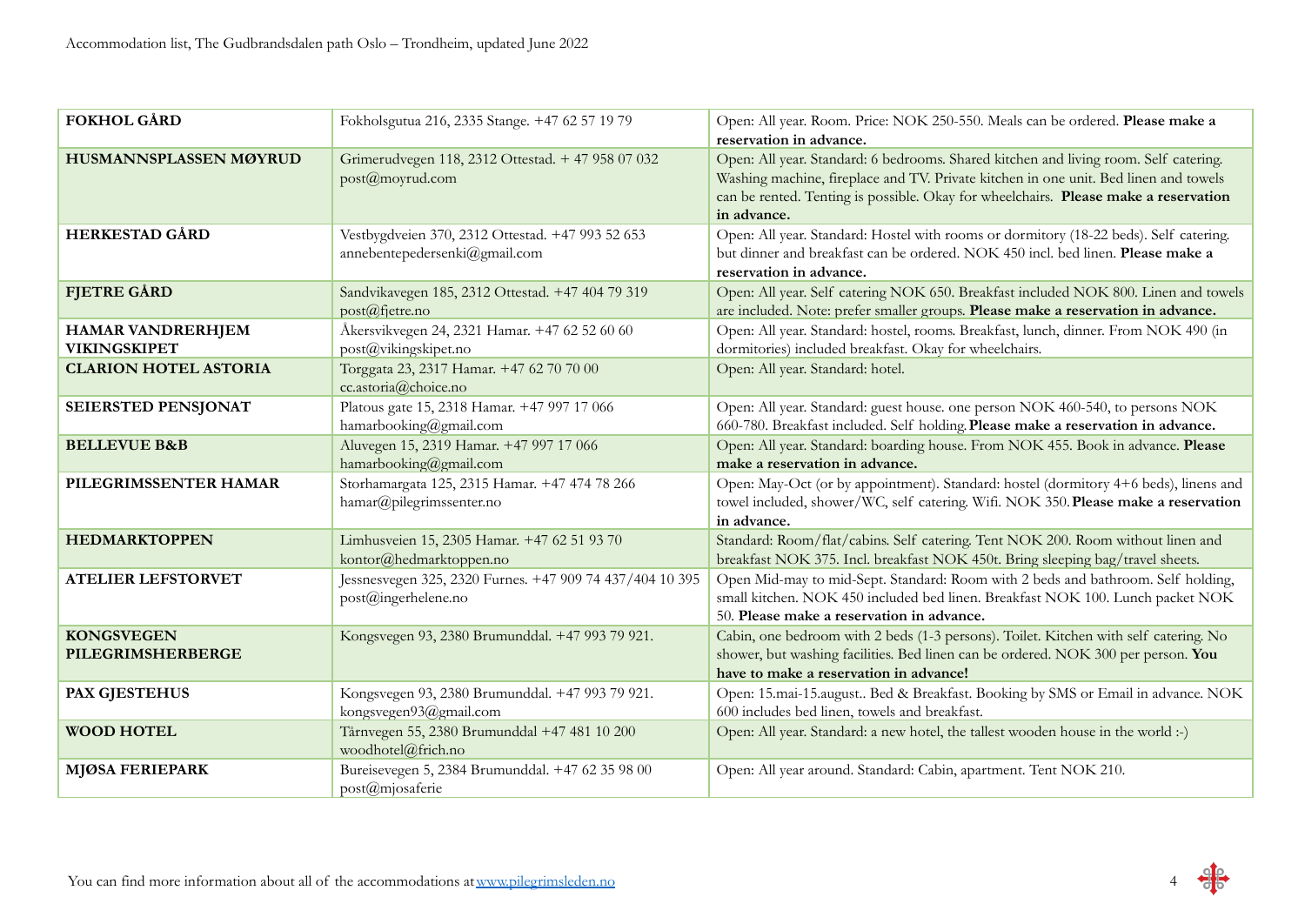| <b>KVARSTAD GÅRD</b>                                 | Rørsvegen 238, 2384 Brumunddal.<br>+47 917 02 545/ +47 469 50 377.<br>post@kvarstad-gaard.no | Open: All year. House at a farm. NOK 700 per person. Bed linen and towels NOK 150.<br>Breakfast in the main building NOK 150. Lunch packet NOK 60. Lovely place, located<br>7 km from the path (can pick you up by appointment). Please make a reservation in<br>advance.              |
|------------------------------------------------------|----------------------------------------------------------------------------------------------|----------------------------------------------------------------------------------------------------------------------------------------------------------------------------------------------------------------------------------------------------------------------------------------|
| PILEGRIMSHERBERGET<br><b>KONFIRMANTSALEN</b>         | Flesakervegen 15, 2380 Brumunddal. +47 477 19 326.<br>konfirmantsalen@gmail.com              | Open: May-Oct. Standard: cabin with two beds (one pilgrim or two together). Self<br>holding in small kitchen. Shower and toilet. Bring sleepingbag/travel sheets. NOK 200.<br>Okay for wheelchairs. Please make a reservation in advance.                                              |
| <b>FRICH'S MOTELL OG SPISERI</b><br><b>RUDSHØGDA</b> | Rudsvegen 3, 2360 Rudshøgda. +47 62 35 50 50<br>rudshogda@frich.no                           | Open: All year. Motel. Breakfast, lunch, dinner. Dbl. room NOK 1100 incl. breakfast.<br>Single room NOK 800 incl. breakfast. Book by phone to get a pilgrim discount.<br>Hypermarket nearby.                                                                                           |
| <b>HUSMANNSPLASSEN</b><br><b>HESTHAGEN</b>           | Åshøgdvegen 405, 2360 Rudshøgda. +47 934 04 380<br>$a$ sbjgj@gmail.com                       | Open: June 1th to August 1th. OBS! Closed on Mondays. Unic, historic homestead<br>(small holding). Dormitory room NOK 350. Easy on-site cooking (nearest store is at<br>Rudshøgda. Supper and lunch can be ordered NOK 125/NOK 65. Please contact<br>FruG (cafè etc.) for reservation. |
| PILEGRIMSSTUGGUA                                     | Storgata 554, 2390 Moelv.<br>pilegrimringsakersogn@gmail.com                                 | Open: May - August. Standard: unstaffed hostel (dormitory, 8 beds), self catering, in<br>small kitchen. Toilet, shower. NOK 250. For booking, go to the website:<br>https://pilegrimsleden<br>no/en/interest-points/pilegrimsstuggua                                                   |
| <b>STEINVIK CAMPING OG</b><br><b>HYTTEGREND</b>      | Kastbakkeveien 5, 2390 Moelv. +47 917 03 880                                                 | Open: All year. Standard: cabin/tent. Self catering. Sleeping bag. Cabin NOK 450. Tent<br>from NOK 240.                                                                                                                                                                                |
| <b>NORGES GRØNNE FAGSKOLE -</b>                      | Turistveien 92, 2390 Moelv. +47 473 76 430                                                   | Open: 25. of June -1. of August. Rooms. Shared bathrooms, toilet, kitchen. Groups<br>only. Self catering. Please contact in advance for reservation.                                                                                                                                   |
| <b>RINGLI</b>                                        | Ringsveien 44, 2390 Moelv. +47 454 14 373<br>sunde.solvi@gmail.com                           | Open: May - Sept. Standard: 2 cabins, 2 beds in each. Self catering. Shower/WC. NOK<br>400 per person (sleepingbag). NOK 650 incl. bed linen and towels. Breakfast, lunch and<br>dinner by appointment. Please contact in advance for reservation.                                     |
| <b>RINGEN</b><br><b>REHABILITERINGSSENTER</b>        | Nordre Ringveg 82, 2390 Moelv.<br>$+4762334500$                                              | Open: all year. Standard: guest house/rehabilitation center. Breakfast, lunch, dinner.<br>Internet, washing possibilities. Swimming pool. From NOK 450. Okay for wheelchairs.                                                                                                          |
| <b>BRØTTUM CAMPING</b>                               | Turistvegen 1270, 2372 Brøttum. +47 996 26 803<br>simen.mahlum@gmail.com                     | Open: May 1th - Oct. 1th. Standard: Cabin from NOK 250. Tent NOK 150 Self<br>catering (store nearby, in Brøttum). Bring a sleeping bag. Please contact in advance<br>for reservation.                                                                                                  |
| <b>JOHANNESGÅRDEN</b>                                | Holtevegen 192, 2372 Brøttum. +47 930 35 018<br>post@johannesgarden.no                       | Open: June-August. Standard: Rooms. Self holding. Shared Shower/wc. Wifi. Bring your<br>sleepingbag. NOK 300. Lovely outdoor areas.                                                                                                                                                    |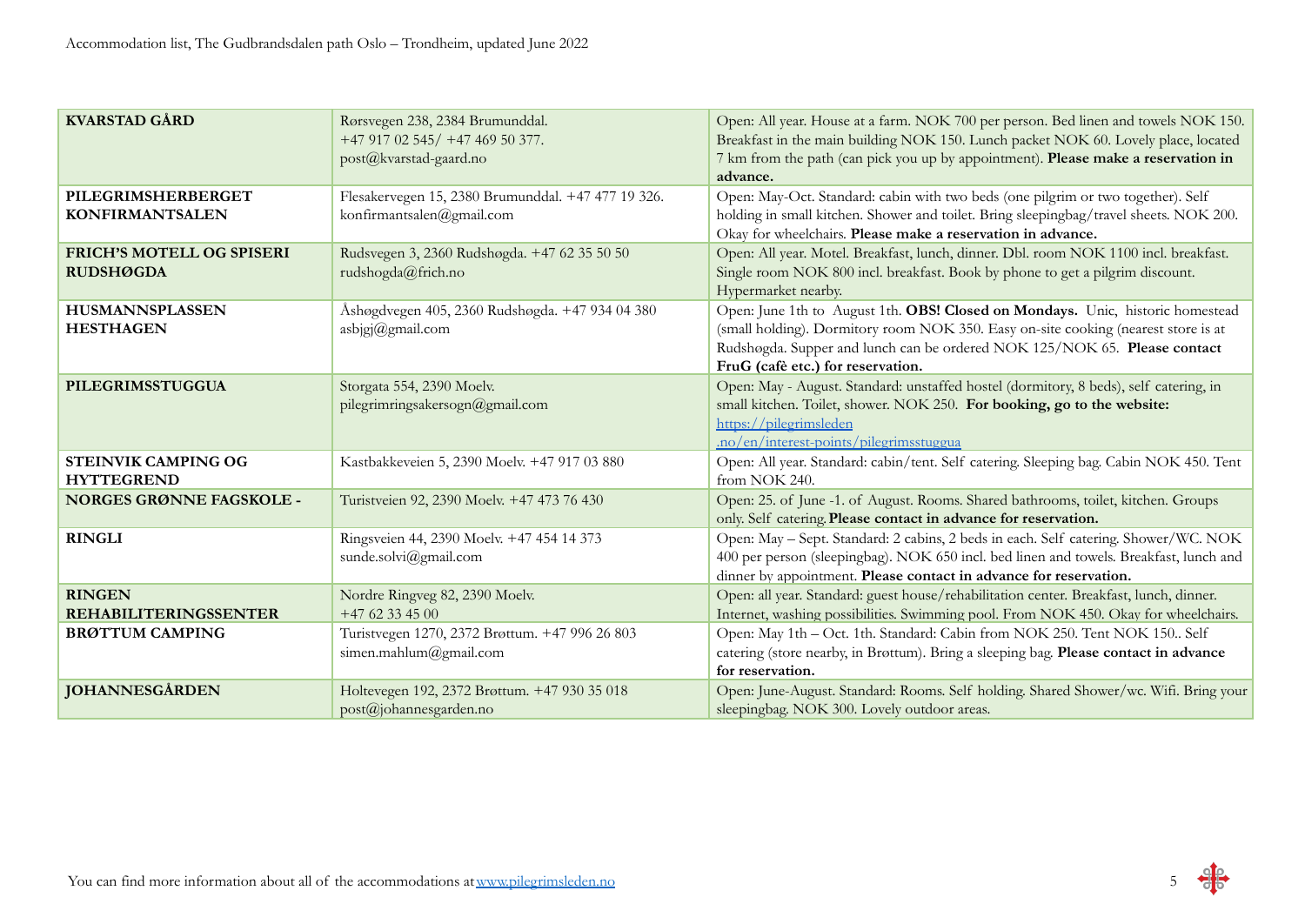### **OSLO – LILLEHAMMER, WESTERN WAY**

| <b>ANKER HOSTEL</b>           | Storgata 55H, 0182 Oslo.                             | Open year around. Standard: Hostel.                                                        |
|-------------------------------|------------------------------------------------------|--------------------------------------------------------------------------------------------|
|                               | +47 22 99 75 10                                      | Price: Dynamic rates. Booking code: PILEGRIM (15%)                                         |
|                               | bookinghostel@anker.oslo.no                          |                                                                                            |
|                               | www.ankerhostel.no                                   |                                                                                            |
| <b>OSLO VANDREHJEM</b>        | araldsheimsveien 4, 0409 Oslo                        | Open year around. Standard: Hostel.                                                        |
| <b>HARALDSHEIM</b>            | +47 22222965.                                        |                                                                                            |
|                               | oslo.haraldsheim@hihostels.no                        |                                                                                            |
|                               | www.haraldsheim.no                                   |                                                                                            |
| <b>OSLO VANDRERHJEM</b>       | Myrerskogveien 52B, 0495 Oslo                        | Open year around. Standard: Hostel. Bring a sleeping bag.                                  |
| <b>RØNNINGEN YMCA</b>         | $+4721023600$                                        | Price from kr 390.                                                                         |
|                               | oslo.ronningen.hostel@vandrerhjem.no                 | Ecological coffee and tea is free at our Ubuntu Coffee Bar.                                |
| <b>BÆRUM GAPAHUK</b>          | Gardlaushøgda, 1305 Haslum                           | Gapahuk (simple wooden shelter). Free.                                                     |
| <b>SÆTEREN GÅRD</b>           | Murenveien 5, 1356 Bekkestua                         | Open: All year. Standard: Cabins or tent. Bring food. Sleeping bag. NOK 310.               |
|                               | +47 675 81 850 / +47 948 27 799                      | Cabin with four beds 620 kr.                                                               |
|                               | seterengard@dnt.no https://seterengard.dnt.no/       |                                                                                            |
| <b>GARLAUS PILGRIM HOSTEL</b> | Ankerveien, 1357 Brekkestua                          | Open: May - Sept. Standard: Cabin, unattended ented cabin with shower and WC.              |
|                               | +47 97 58 70 29                                      | Price: kr 250 (€25)                                                                        |
|                               | nfo@sommerogvinter.no/                               |                                                                                            |
| <b>KLEIVSTUA HOTELL</b>       | Dronningveien 500, 3531 Krokkleiva. +47 321 61 400   | Open: All year, but closed in July Standard: hotel. From NOK 850/1300.                     |
| <b>REVEHEIM</b>               | Dronningvegen 83, 3531 Krokkleiva. +47 977 41 487 /  | Open: On request. Standard: Hostel with shared bathroom. Sofa with beddings. Pre-order     |
|                               | +47 462 42 528 juju@renativ.no / pilegrim@jujudar.io | Host & home: Barbara and Julian Dario Gutierrez. Low cost                                  |
| <b>SUNDVOLLEN HOTELL</b>      | Dronningveien 2, 3531 Krokkleiva. +47 321 62 100     | Open: All year. Standard: Hotel, breakfast included. Wifi. Restaurant. Hot-tub. High cost. |
| <b>GJESVOLD GÅRD</b>          | Fekjærveien 10, 3530 Røyse. +47 482 85 343 /         | Open: The summer season. Call in advance. Standard: self catering, hostel at a beautiful   |
|                               | christian@gjesvold.no                                | farm. Kitchen and shared bathroom. Max 8 persons. Wifi. Travel sheets. Low cost.           |
| <b>ONSAKERVIKA CAMPING</b>    | Øvre Onsakerveien 64, 3530 Røyse.                    | Open: May - Oct Standard: Camping, cabins. Washing facilities. Summer-restaurant.          |
|                               | +47 32 15 73 33 / +47 975 77 187                     | Small shop. Beach. Boats. Medium cost.                                                     |
| <b>ODIN CAMPING</b>           | Gomnesveien 372, 3530 Røyse. +47 456 00 382          | Open: May - Oct. Standard: Camping, cabins. Beach. Washing facilities. Restaurant.         |
|                               |                                                      | Medium cost.                                                                               |
| SKOMAKERSTUEN PÅ RØYSE        | Not far from Frøyshov and Hole Church, contact Karin | Open: 1 simple bed by pre-order for pilgrim. Open door as a restspot without               |
|                               | Røyse +47 482 85 346                                 | pre-ordering. Low cost.                                                                    |
| <b>FRØYHOV GÅRD</b>           | Røyseveien 531, 3530 Røyse. oystein@froyhov.no       | Open: Always, with a pre-order. Hostel in 2 houses at a traditional farm. Medium cost.     |
| <b>GENERAL HOTELL</b>         | Helgelandsmoen, 3512 Hønefoss. +47 321 60 000        | Open: Only with pre-order. Standard: Hotel. High cost.                                     |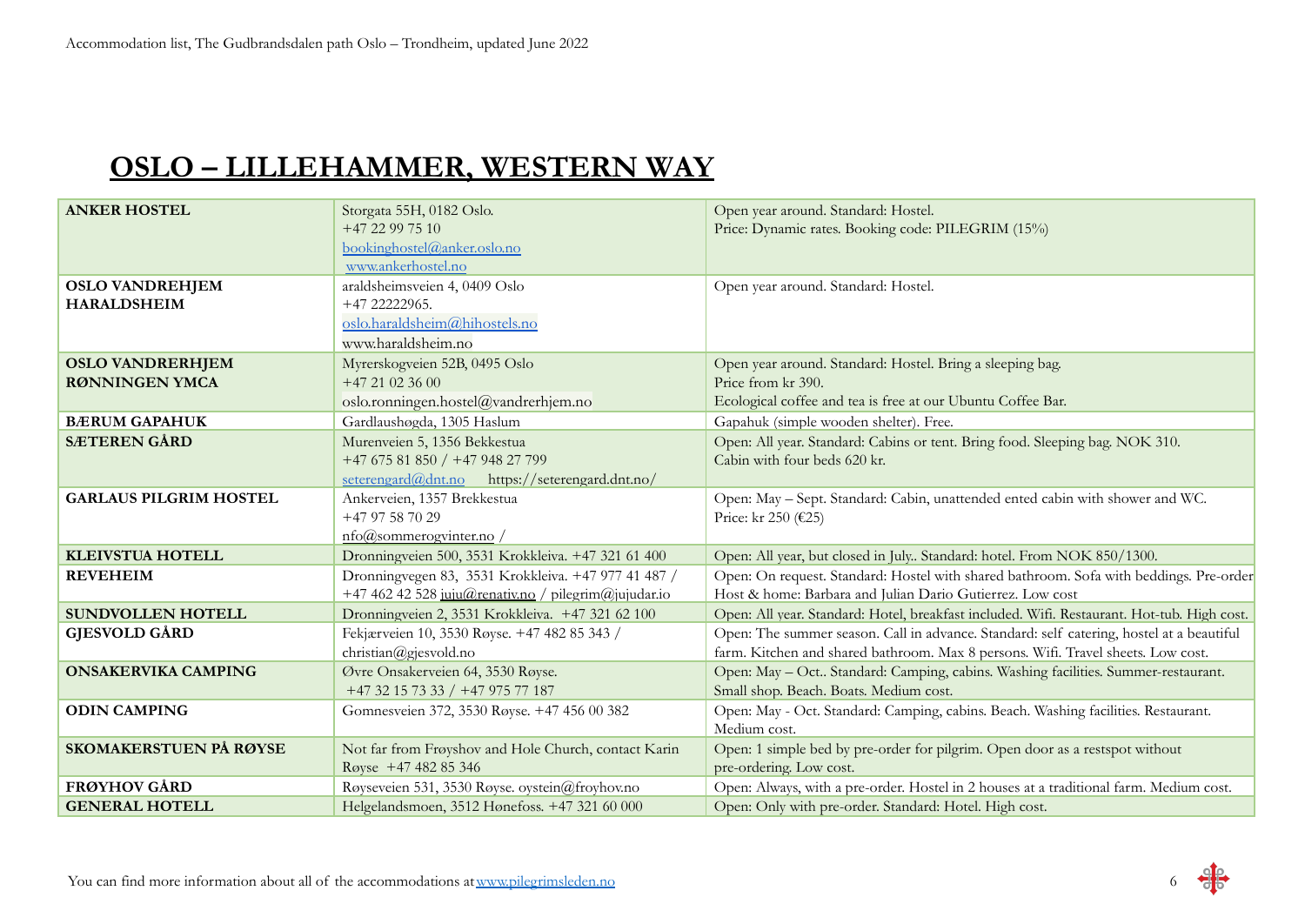| <b>BJØRKE GÅRD</b>                               | Bjørkeveien 25, 3512 Hønefoss.                                                              | Open: May - September. Standard: Old storehouse, self catering. Travel sheets.<br>Pre-order. Low to medium cost                             |
|--------------------------------------------------|---------------------------------------------------------------------------------------------|---------------------------------------------------------------------------------------------------------------------------------------------|
| RINGERIKE GJESTEGÅRD                             | +47 908 61 366, +47 954 50 155<br>Osloveien 77, 3511 Hønefoss. +47 32 12 74 20              | Open: Always, with pre-order. Standard: Motel, 1,8 km from the path. Medium to high<br>cost.                                                |
| <b>STALL LISLETTA</b>                            | Hadelandsveien 122, 3511 Hønefoss. + 47 996 08 604 /<br>918 71 202 stall.lisletta@gmail.com | Open: Always, with pre-order. Standard: Camping, apartment Self catering. Shared<br>bathroom Low to medium cost.                            |
| <b>KLÆKKEN HOTELL</b>                            | Hadelandsveien 386, 3514 Hønefoss. +47 321 40 000                                           | Open: All year. Standard: hotel, breakfast incl Summer prices. High cost.                                                                   |
| <b>ALMSTUA</b>                                   | Almveien 1, 3520 Jevnaker. +47 47 482 41 496,<br>mariannemauer@hotmail.com                  | Open: April - Sept Standard: Unstaffed hostel, 2 beds. Water, electricity. Outside toilet.<br>Self catering. Host Marianne Mauer. Low cost. |
| <b>GAMLEVEGEN 60</b>                             | Gamlevegen 60, Åsbygda, 3520 Jevnaker Contact +47 481<br>29 653                             | Open: Self-catering (water, electricity, outhouse) Host Jan Bang. Low cost.                                                                 |
| <b>GAPAHUK I HAUG VED</b><br><b>HONERUD GÅRD</b> | Honerud gård, Honerud 3520 Jevnaker<br>+47 970 68 949                                       | Simple wooden shelter (no: gapahuk). Pre-order. Low cost.                                                                                   |
| THORBJØRNRUD HOTELL                              | Sagveien 8, 3520 Jevnaker. +47 61 31 71 00<br>booking@thorbjornrudhotell.no                 | Open: All year with pre-order. Standard: Hotel, breakfast incl. Beach. Glamping in the<br>garden. High cost.                                |
| <b>GAPAHUK BØNDERNES HUS</b>                     |                                                                                             | Open: Only with pre-order. "Bøndernes hus Jevnaker" at Facebook. Medium cost.                                                               |
| <b>SLØVIKA CAMPING</b>                           | Fjordlinna 1665, 3520 Jevnaker. +47 61 31 55 80<br>slovikacamping@hotmail.com               | Open: May - Sept. Standard: Camping, cabins, apartments. Beach. Wifi. Washing<br>facilities. Low to medium cost.                            |
| <b>SOGNSGÅRDEN</b>                               | Sognsbakka 208, 3520 Jevnaker. +47 970 22 684                                               | Open: May - Sept. Standard: Cabin, accomodation in old farm house. Self catering. Wifi.<br>Water outside. Low cost.                         |
| JOMFRUBURET/DRENGSTUA/PIL<br><b>EGRIMSTUA</b>    | Granavollen 1, 2750 Gran. +47 913 21 120 / 416 84 665<br>post@sanner-hotell.no              | Open: All year. Standard: house/apartment, self catering. Pre-order. High cost.                                                             |
| <b>SANNER HOTELL</b>                             | Granavollen 3-5, 2750 Gran. +47 613 33 300<br>post@sanner-hotell.no                         | Open: Closed in July, christmas and easter. Standard: Hotel. Wifi. Restaurant. Pre-order.<br>High cost.                                     |
| <b>GRANAVOLDEN GJÆSTGIVERI</b>                   | Granavollen 16, 2750 Gran. +47 613 37 700<br>post@granavolden.no                            | Open: Pre-booking only. Standard: Hotel. Wifi. Restaurant. High cost.                                                                       |
| HOTELL HADELAND                                  | Granavollen 35, 2750 Gran. +47 613 30 225<br>post@hotell-hadeland.no                        | Open: Closed in July, christmas and easter. Standard: Hotel, breakfast incl. Wifi. High<br>cost.                                            |
| STEINKJELLEREN PÅ MAJORS-<br><b>ALM</b>          | Kongevegen 56, 2770 Jaren. +47 416 21 944<br>pcalm@live.no                                  | Open: All year Standard: Room at farm, Self-catered/served Hostel. Host Pernille Alm.<br>Pre-order. Low cost.                               |
| <b>KONGEVEGEN 78</b>                             | Kongevegen 78, 2770 Jaren. +47 930 63 605                                                   | Open: Only pre-order. Standard: private room in the host's house. Washing facilities.<br>Host Marit Tingelstad. Low cost.                   |
| <b>SØNDRE TINGELSTAD</b>                         | Kongevegen 82, 2770 Jaren. +47 915 35 590                                                   | Open: Only pre-order. Standard: Farm accommodation, self catering. Medium cost.                                                             |
| <b>PLACE TO CAMP</b>                             | Kjølvegen 223, 2760 Brandbu                                                                 | This is a spot for camping with your own tent. Fence for animals. High season: "Lavvo"<br>free of charge.                                   |
| <b>SKÅLSÆTRA</b>                                 | Kjølvegen 227, 2760 Brandbu. +47 950 23 829<br>s.l.sweden@medisin.uio.no                    | Open: All year. Standard: Cabin, self catering. Medium cost.                                                                                |

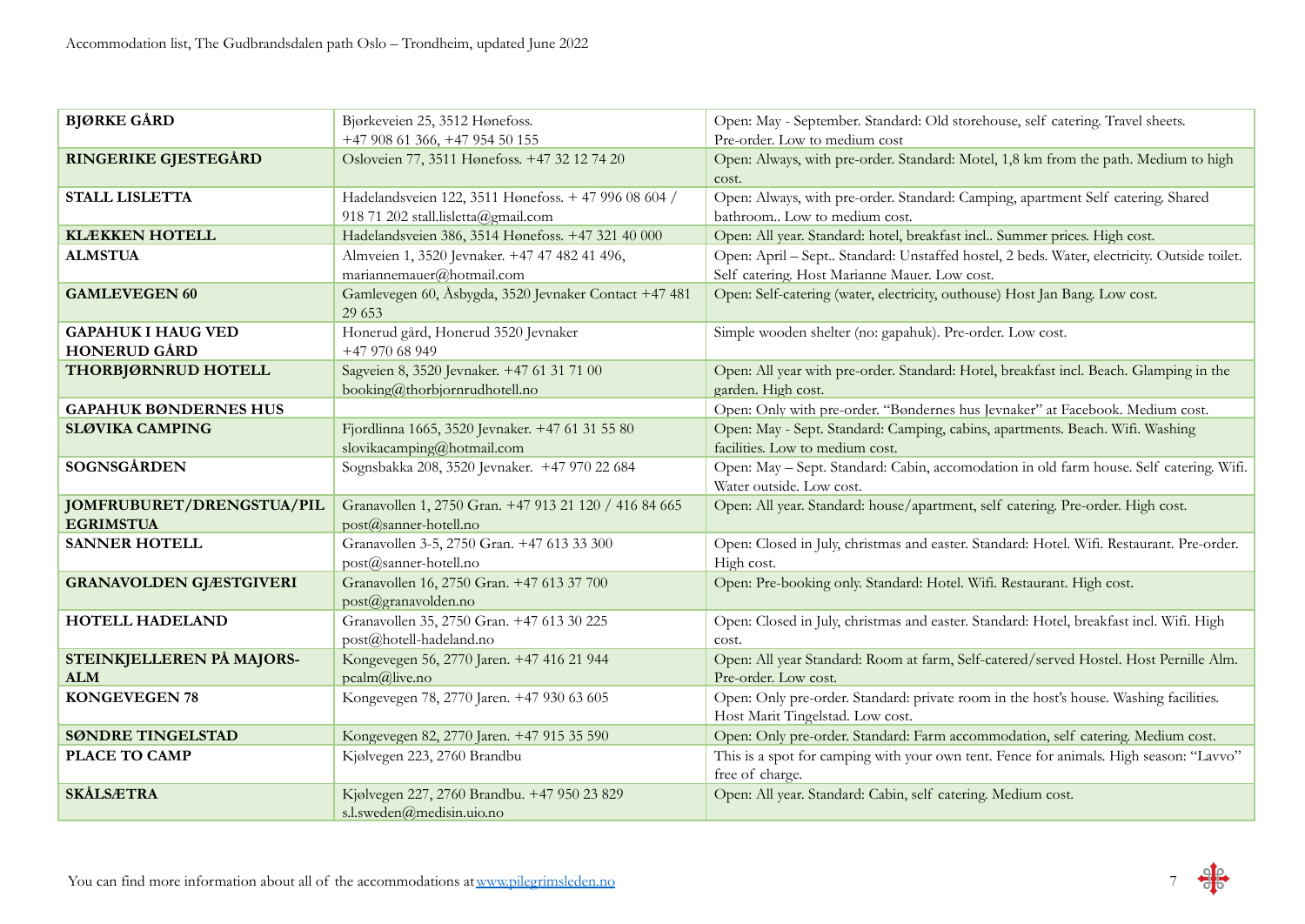| THE HOUSE IN THE WOODS                        | Kjølvegen, 2760 Brandbu, Roger Jenserud +47 911 20 403                                        | Open: All year with a pre-order. Standard: Wooden traditional cabin, no electricity. Low<br>cost.                                                                  |
|-----------------------------------------------|-----------------------------------------------------------------------------------------------|--------------------------------------------------------------------------------------------------------------------------------------------------------------------|
| <b>LYGNASÆTER HOTEL</b>                       | Lygna, 2770 Jaren +47 613 28 613 lygna@lygna.no                                               | Open: All year. Standard: Hotel. One cabin. Restaurant. Wifi. Not on the path, you need<br>to walk some different roads to get to this hotel. Medium to high cost. |
| <b>ÅSTJERN HYTTETUN</b>                       | Åstjernplassen, 2760 Brandbu. +47 909 83 216 / 905 86<br>868 post@aastjern.no                 | Open: All year, only pre-order. Standard: Cabins, self catering. Medium to high cost.                                                                              |
| <b>SKYSSTASJONEN</b><br><b>HØGKORSPLASSEN</b> | Kjølvegen, 2760 Brandbu. +47 997 08 060<br>cathrinebarlinn@hotmail.com                        | Open: All year. Standard: unattended cabin, self catering. No running water, but a well<br>close by. SMS or call for code to the door. Low cost.                   |
| <b>GAPAHUK, EINAFJORDEN</b>                   | Koordinater: Euref89 Nord 6710618, Øst 590270.                                                | Simple wooden shelter (no: gapahuk), free of charge                                                                                                                |
| <b>TEITERUDBERG</b>                           | Teiterudgutua 136, Eina. +47 452 97 382                                                       | Open: AirB&B. Host: Aina Haug Kløvrud. STandard: One of the farm-houses available<br>for rent. Bathrooms. Kitchen. Living-room. Medium cost.                       |
| <b>ENGEN KLOSTER</b>                          | Kolbulinna 1118, 2847 Kolbu. Kontakt +47 908 73 131 /<br>473 41 874 engen.kloster@bbnett.no   | Open: only with pre-order Standard: hostel at monastery, (religious, suits calm pilgrims)<br>Low cost.                                                             |
| <b>BETANIA KOLBU</b>                          | Kolbulinna 701, 2847 Kolbu. +47 959 81 251/+47 911 13<br>864                                  | Open: Pre-order. Standard: Sofa, garden or floor available for pilgrims. Kitchen. Wc.<br>Low cost.                                                                 |
| <b>MAJER GÅRD</b>                             | Majer gård, 2850 Lena. +47 994 75 209                                                         | Open: 15. June - 31. Aug. Standard: Cabin at a farm. Self catering, travel sheets. Medium<br>cost.                                                                 |
| <b>HÅJEN HERBERGE</b>                         | Kampenvegen 8, 2850 Lena, blaavarp@online.no                                                  | Open: Only with pre-order. Standard: Room. Medium cost.                                                                                                            |
| <b>HOFF GJESTGIVERI</b>                       | Totenvegen 105, 2850 Lena. +47 611 61 016 / 977 02 386<br>postmaster@hoffgjestgiveri.com      | Open: All year, closed half of July. Standard: guest house, breakfast incl. Medium cost.                                                                           |
| <b>HOFFSVANGEN BYGDESTUE</b>                  | Hoffsvangen Menighetshus, 2850 Lena. +47 413 14 239 /<br>+47 476 02 915 bygdestua@outlook.com | Open: All year. Staffed pilgrim hostel and pilgrim information, Made bed, wash of<br>clothes, shower. Low cost.                                                    |
| <b>STENSVEEN</b>                              | Fabrikkvegen 26, 2849 Kapp. +47 976 89 283<br>stensveen@bbnett.no                             | Open: All year. Standard: Room/Cabin with bathroom, self catering. Beach. Viking-boat<br>for rent. Wifi. Low to medium cost.                                       |
| HEKSHUSSTRANDA CAMPING                        | Brennerivegen 43, 2849 Kapp. +47 611 69 157<br>post@hekshusstrandacamping.no                  | Open: May - Sept. Standard: Camping, cabin, lots of places for tents. Reservation is<br>recommended. Summer restaurant. Washing facilities. Beach. Medium cost.    |
| <b>ANNEXSTAD GÅRD</b>                         | Gjøvikvegen 936, 2820 Nedre Toten, +47 472 69 384<br>annexstad.gard@gmail.com                 | Open: Juni – Sept. Room at farm, serving. Medium cost.                                                                                                             |
| <b>QUALITY HOTELL STRAND</b>                  | Strandgt. 15, 2815 Gjøvik. +47 611 32 000<br>q.strand@choice.no                               | Open: All year. Standard: Hotel with spa. Wifi. Restaurant. Cinema. Bar. High cost.                                                                                |
| <b>COMFORT HOTEL GRAND</b>                    | Jernbanegt 5, 2821 Gjøvik. +47 611 40 000<br>cc.grandgjovik@choice.no                         | Open: All year. Standard: Hotel. Restaurant. High cost.                                                                                                            |
| <b>GJØVIK VANDRERHJEM</b>                     | Parkveien 8, 2819 Gjøvik. +47 611 71 011                                                      | Open: All year. Standard: Staffed hostel, restaurant. Close to the community swimming                                                                              |
| <b>HOVDETUN</b>                               | post@hovdetun.no                                                                              | area (free). Low to medium cost.                                                                                                                                   |
| <b>INDAL FOREST RETREAT</b>                   | Indal gård, Kollsvegen 649, 2825 Gjøvik.<br>relax@forestretreat.no, +47 92 300 449            | Open: Summerseason. Glamping or rooms at the farm. Serving. Spa. Massage. Hot-tub.<br>Sauna. Medium to high cost.                                                  |

$$
8 \frac{9}{96}
$$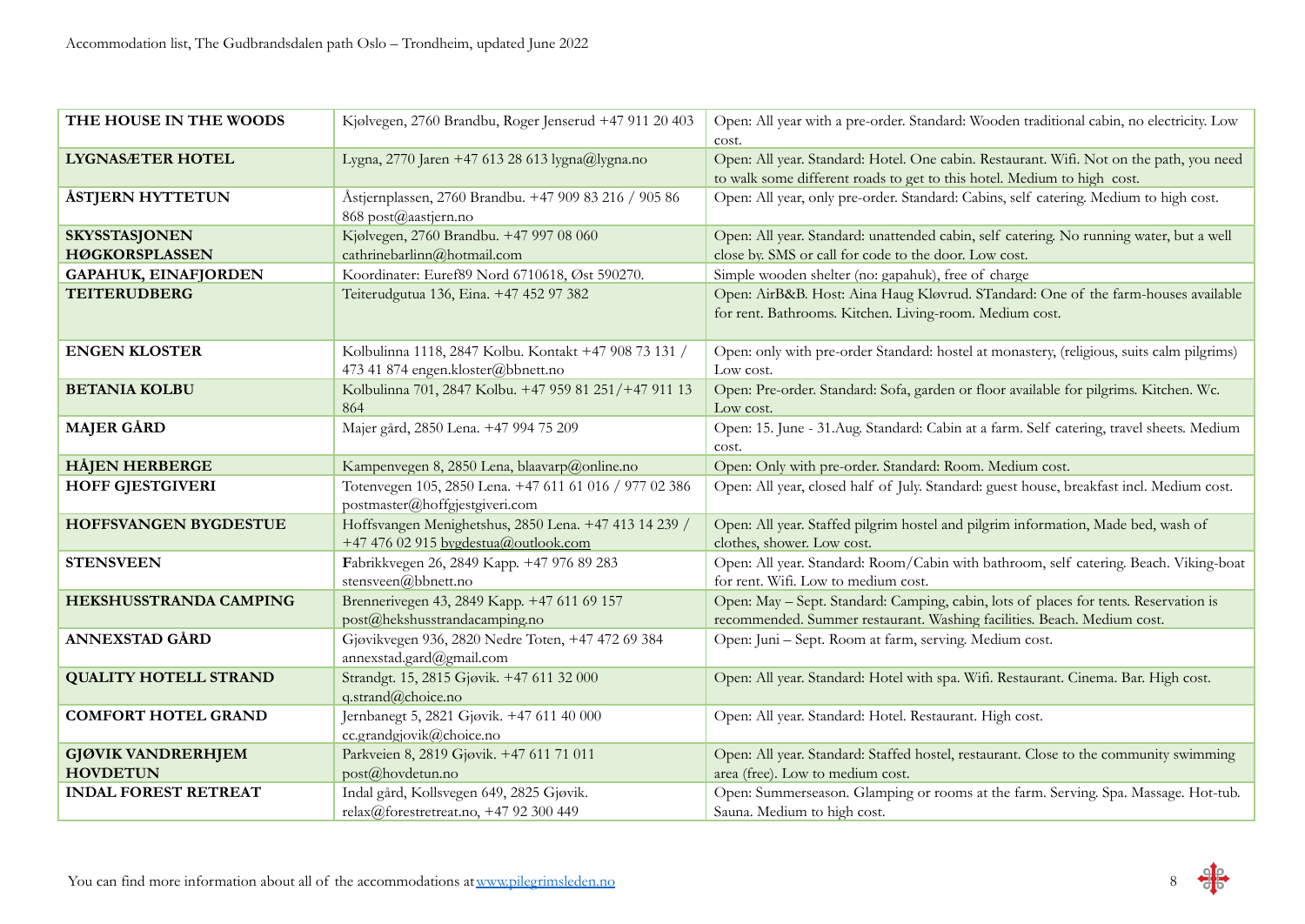| <b>STOKKE, NEDRE</b>       | Stokkevegen 139, 2825 Gjøvik. +47 930 92 021           | Open: All year. Standard: Rooms, cabin, farmhouse. Summer-restaurant. Beach. Medium        |
|----------------------------|--------------------------------------------------------|--------------------------------------------------------------------------------------------|
|                            | marit@stokkenedre.no                                   | cost.                                                                                      |
| <b>SVEASTRANDA CAMPING</b> | Stokkevegen147, 2825 Gjøvik. +47 611 81 529            | Open: All year. Standard: Camping, cabin, self catering. Beach. Small shop. Medium cost.   |
|                            | resepsjon@s<br>vezstranda.no                           |                                                                                            |
| <b>HUSMANNSSTUGGUA</b>     | Klomsteinrovegen 41, 2836 Biri. +47 911 42 611         | Open: 15. May - 15. Oct. Standard: cabin, self catering. Close to the center of Biri, with |
|                            | $post@$ husmannstuggua.com                             | stores. Hot-tub. Low cost.                                                                 |
| <b>VERTSHUSET VE6</b>      | Skumsrudvegen 33, 2836 Biri                            | Open: All year. Standard: Motel. Restaurant. Medium to high cost.                          |
|                            | anne-mari@vertshusetv-e6.no +47 611 85 800             |                                                                                            |
| <b>SIGSTAD GÅRD</b>        | Øverbygdsvegen 87, 2836 Biri +47 902 39 250            | Open: Only pre-order. Standard: Rooms at a farm. High standard. Small restaurant           |
|                            | julie@sigstadgaard.no                                  | during summerseason. Medium to high cost.                                                  |
| <b>FURUODDEN CAMPING</b>   | Biristrandvegen 888, 2837 Biristrand. +47 611 84 821 / | Open: 1.May - 1.Sept. Standard: Camping, cabins. Small shop with snacks. Washing           |
|                            | 901 75 124                                             | facilities. Beach. Booking is recommended. Medium cost.                                    |

## **LILLEHAMMER – OTTA**

| <b>AUDENHUS</b>               | Paul A Owrens veg 231 2607 Vingrom +47 959 92 309 | Open 1.5 -1. 9 Herberge NOK 350 Bring sleeping bag.                                  |
|-------------------------------|---------------------------------------------------|--------------------------------------------------------------------------------------|
| LILLEHAMMER VANDRERHJEM       | Jernbanetorget 2, 2609 Lillehammer. +47 61260024  | Open: All year. Standard: hotel, hostel. From NOK 895                                |
| <b>ØVERGAARD</b>              | Jernbanegata 24, 2615 Lillehammer. +47 99614700   | Open: June - Sept. Standard: room. Booking in advance is recommended.                |
| <b>BIRKEBEINEREN</b>          | Birkebeinervegen 24, 2618 Lillehammer.            | Open: All year. Standard: hotel/guest house. From NOK 800                            |
| <b>HOTEL&amp;APARTMENTS</b>   | $+4761050080$                                     |                                                                                      |
| NERMO HOTELL&APARTMENTS       | Nermosvingen 56, 2636 Øyer. +47 61275580          | Open: All year. Standard: hotel, self catering. Booking is recomm Possability ended. |
| <b>AASLETTEN PENSJONAT OG</b> | Hundervegen 92 2636 ØYER +47 612 77 612           | Open 1.6 - 1.9 Room, cabin and apartment. From NOK 300. Prebook. Linnen for rent.    |
| <b>HYTTER</b>                 |                                                   | NO sleeping bag.                                                                     |

$$
9 \frac{4}{9}
$$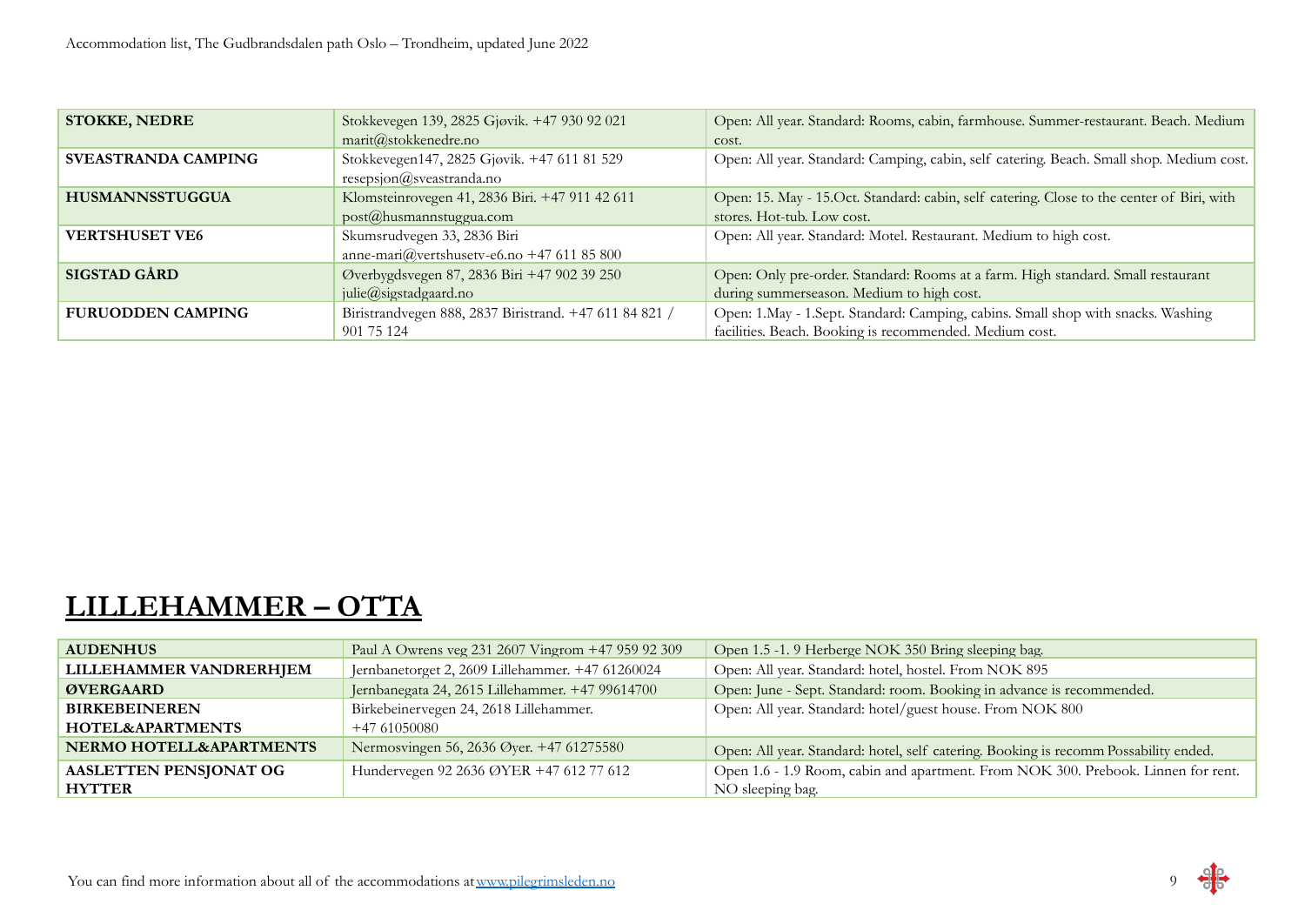| <b>STALSBERGSVEA</b>                          | Sveavegen 72, 2635 Tretten. +47 97052320                  | Open: 15.April - 15.Nov. Standard: simple, self catering. Bring sleeping bag/food. From<br><b>NOK 150</b>             |
|-----------------------------------------------|-----------------------------------------------------------|-----------------------------------------------------------------------------------------------------------------------|
| PILEGRIMSLOFTET BORKERUD                      | Borkerud, 2635 Tretten. +47 95113064                      | <b>CLOSED</b>                                                                                                         |
| <b>GLOMSTAD GÅRD OG PENSJONAT</b>             | 2635 Tretten. +47 61276257, +47 91799850                  | Open: All year. Standard: Guest house. From NOK 695                                                                   |
| MAGELI CAMPING/HYTTER                         | 2635 Tretten. +47 61276322                                | Open: All year. Standard: cabin, self catering. Bring travel sheets.                                                  |
| <b>NORDRUM GÅRD</b>                           | Mjogdalsvegen 59, 2634 Fåvang. +47 91144211               | Open: All year. Standard: apartment, self catering. Bring travel sheets. From NOK 400                                 |
| KLOKKARGÅRDEN/HALSTAD.                        | 2630 Ringebu. +47 97687950                                | Open: 1.May - 1.Oct. Standard: hostel, self catering. Bring sleeping bag/travel sheets<br>From NOK 300                |
| <b>GILDESVOLLEN</b>                           | Gråvåbakken 85, 2630 Ringebu. +47 95940499                | Open: 1.May - 1.Oct. Standard: hostel, self catering. Bring travel sheets. From NOK 300                               |
| <b>JONSGÅRD SENG OG FROKOST</b>               | Jernbanegt 10, 2630 Ringebu. +47 40247797                 | Open: All year. Standard: room, self catering From NOK 550                                                            |
| <b>BRITS GJESTEHUS</b>                        | 2630 Ringebu. +47 41 04 18 53                             | Open: 1. May. - 1. Oct. Standard: Room, self catering From NOK 300                                                    |
| <b>HEIMTUN CAMPING</b>                        | 2647 Sør-Fron. +47 90639249/+47 90639249                  | Open: 15.5 - 15.9. Standard: Camping. Bringsleeping bag From NOK375                                                   |
| DALE - GUDBRANDSGARD                          | 2647 Sør-Fron. +47 91158938                               | Open: All year. Standard: hotel, From NOK 900                                                                         |
| PILEGRIMSSENTER                               | 2647 Sør-Fron. +47 45604608                               | Open: All year. Standard: room, self catering. Bring travel sheets. From NOK 350,-                                    |
| <b>DALE-GUDBRAND</b>                          |                                                           |                                                                                                                       |
| <b>SYGARD GRYTTING</b>                        | 2647 Sør-Fron. +4793658013, +47 91306750                  | Open: 15.5 - 15.9. Standard: staffed hostel. Bring a sleeping bag. Possibility for food 1.7<br>$-11.8$ . From NOK 425 |
| ØVRE SKAR                                     | Pilegrimsleden Skardvegen 2647 SØr-Fron +47 456 04<br>608 | Open all year. Prebook only NOK 100 Get the code at Pilegrimssenter Dale-Gudbrand                                     |
| KIRKETEIGEN UNGDOMSSENTER                     | 2642 Kvam, Bygdahusvegen 11, +47 61295450                 | Open: all year. Standard: cabin, self catering. Travel sheets. From NOK 250 Book in                                   |
| & CAMPING                                     | post@vertshuset-sinclair.no                               | advance. www.vertshuset-sinclair.no                                                                                   |
| <b>SINCLAIR KVAM</b>                          | Gudbrandsdalsvegen 1452 2642 Kvam +47 61 29 54 50         | Accommodation in Kvam. Motel                                                                                          |
| <b>DALUM HERBERGE</b>                         | Dalumsvegen 209, 2670 Otta. +47 48157821, 48135299        | Open: 19.05 – 9.9 Standard: hostel, self catering. Bring sleeping bag. From NOK 200                                   |
| <b>VARPHAUGEN GÅRD/SJOA</b><br><b>RAFTING</b> | Varphaugen, 2670 Otta. +47 61230700                       | Standard: cabin, self catering. Bring travel sheets. From NOK 300                                                     |
| <b>THON OTTA HOTELL</b>                       | Ola Dahlsgt 7, 2670 Otta. +47 61210800                    | Open: All year. Standard: hotel From NOK 900                                                                          |
| <b>KILLI PENSJONAT</b>                        | Ola Dahlsgt 35, 2670 Otta. +47 61230492                   | Open: May - Sept. Standard: hostel. From NOK 300                                                                      |

## **NORD-SEL – TRONDHEIM**

**JØRUNDGARD MIDDELALDERSENTER**

2672 Sel. +47 61 23 37 00 Open: 1. June – 1. Oct. Be aware:

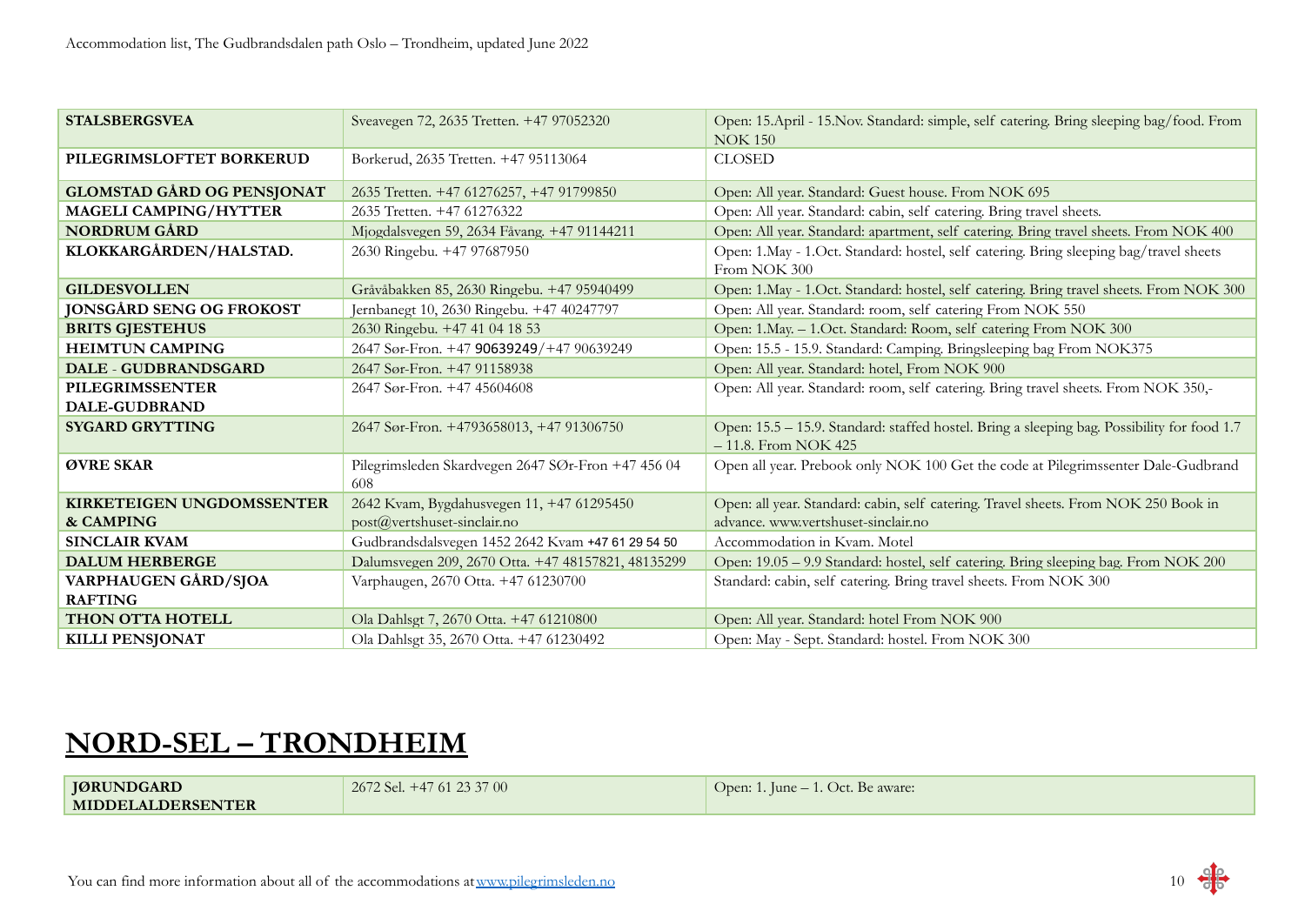| SANDBAKKEN CAMPING                           | 2672 Sel. +47 61 23 31 93                                   | Open: 1. June – 1. Sept. Cabins. Self catering.                                                                                                      |
|----------------------------------------------|-------------------------------------------------------------|------------------------------------------------------------------------------------------------------------------------------------------------------|
| DOVRESKOGEN GJESTEGÅRD                       | Gudbrandsdalsvegen 225, 2663 Dovreskogen.<br>+47 917 59 075 | Open: All year. Standard: room. Cafe. From 900 NOK.                                                                                                  |
| <b>VOLLHEIM CAMPING</b>                      | 2623 Dovreskogen. +47 904 74 282                            | Open: 1. May- 1. Oct. Standard: Cabins. Self catering. From 300 NOK                                                                                  |
| DOVRESKOGEN CAMPING                          | Skogamoveien 19, 2663 Dovreskogen.<br>+47 992 23 773        | Open: 15. June - 10. Sept. Standard: cabin, self catering. Bring travel sheets.<br>From 450 NOK                                                      |
| TOFTEMO TURISTSTASJON                        | 2662 Dovre. +47 61 24 00 45                                 | Open: All year. Standard: Hotel and cabins. Cafe. From 450 NOK                                                                                       |
| <b>BUDSJORD PILEGRIMSGÅRD</b>                | Øverbygdsvegen 145, 2662 Dovre.<br>+47 98286398             | Open: 18. June - 15. Aug. Standard: breakfast/dinner. Washing facilities.<br>From 700 NOK                                                            |
| <b>FOKSTUGU FJELLSTUE</b>                    | Trondheimsvegen 1050, 2660 Dombås.<br>+47 612 41 497        | Open: 18. June - 7. Aug Standard: staffed hostel, sleeping bag. Self catering.<br>From 470 NOK                                                       |
| <b>FURUHAUGLI TURISTHYTTER</b>               | Dovrefjell, 2660 Dombås. +47 61240000                       | Open: All year-Standard: self catering, cabin. Washing and drying facilities.<br>From 650 NOK                                                        |
| DOVREGUBBENS HALL                            | Trondheimsvegen 2100, 2660 Dombås.<br>$+4790786983$         | Open: All year. Standard: cabin, self catering/cafe. Bring travel sheets.<br>From 700 NOK                                                            |
| <b>HAGESETER TURISTHYTTE</b>                 | 2660 Dombås. +47 612 42 960                                 | Open: All year. Standard: cabin, self catering, café. Washing and drying facilities.<br>From 320 NOK                                                 |
| <b>FRICH'S HJERKINNHUS</b>                   | Hjerkinn, 2661 Hjerkinn. +47 464 20 102                     | Open: 1. May - Medio October. Standard: room/cabins, self-catering/cafe. Linen for<br>rent or bring travel sheets.                                   |
| <b>HJERKINN FJELLSTUE</b>                    | 2661 Hjerkinn. +47 940 50 429                               | Open: 10. June - 2. Oct. Standard: hotel/cabins. From 450 NOK                                                                                        |
| KONGSVOLD FJELLSTUE                          | Dovrefjell, 7340 Oppdal. +47 476 70 653                     | Open: 20. May. Hotel B&B 895,- Pilgrim accommodation from 550 NOK.<br>Linen 220,-                                                                    |
| <b>RYPHUSAN</b>                              | Forbregdsetra Vinstradalen, 7340 Oppdal.                    | Open: 1. June - 1. Oct. Standard: unstaffed cabin, self catering. Bring sleeping bag/food.<br>Stocked with provisions (basic food) for sale. 250 NOK |
| <b>PLASSTOGGO</b>                            | Driva, 7340 Oppdal.                                         | Open: All year. Standard: unstaffed cabin, bring sleeping bag and food. 150 NOK                                                                      |
| <b>SMEGARDEN CAMPING OG</b><br><b>HYTTER</b> | Driva, 7340 Oppdal. +47 916 74 750                          | Open: All year. Standard: Cabins. Self catering.<br>From 370 NOK                                                                                     |
| <b>GRANMO CAMPING</b>                        | 7340 Oppdal. +47 996 42 947                                 | Open: All year. Standard: Cabins. Self catering.<br>From 600 NOK                                                                                     |
| <b>VEKVE HYTTETUN</b>                        | Aunevegen 10, 7340 Oppdal. +47 913 87 743                   | Open: All year. Standard: Cabins. Self catering. From 550 NOK                                                                                        |
| <b>IMI STØLEN</b>                            | 7340 Oppdal. +47 724 21 370                                 | Open: All year. Standard: room/cabin. Self catering. Note: Bring travel sheets.<br>From 570 NOK                                                      |
| FRICH'S MOTELL OG SPISERI,<br><b>OPPDAL</b>  | Fagerhaug, 7340 Oppdal. +47 724 00 640                      | Open: All year. Standard: motel. Café/restaurant.<br>From 700 NOK                                                                                    |
| <b>STUGGUHAUGEN</b>                          | Trondheimsvegen 1251, 7340 Oppdal<br>Tlf. 950 25 431        | Open: All year. Storehouse with 2 beds, NOK 250 per bed, Breakfast on request,                                                                       |

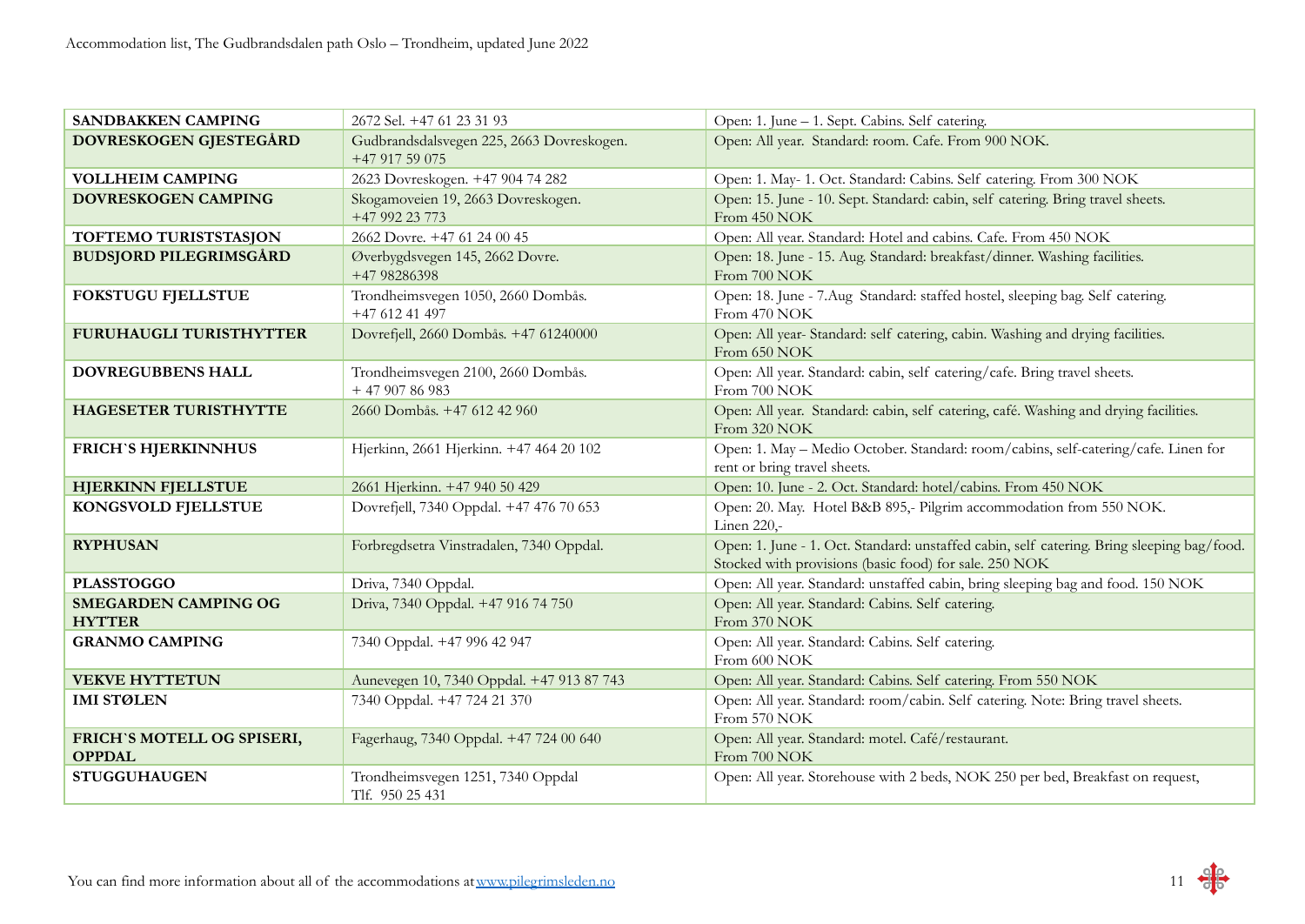| <b>LANGKLOPP FJELLGÅRD</b>                               | Langklopp fjellgård, 7393 Rennebu.<br>+47 936 26 803                 | Open: 20 June - 20. August. Standard: room/cabin. Self catering - breakf/dinner.<br>From 500 NOK                                                                                                 |
|----------------------------------------------------------|----------------------------------------------------------------------|--------------------------------------------------------------------------------------------------------------------------------------------------------------------------------------------------|
| <b>HÆVERSTØLEN</b>                                       | 7397 Rennebu. +47 471 75 525, +47 906 67 591                         | Open: All year. Standard: Self catering. Some groceries for sale. From 300 NOK                                                                                                                   |
| <b>HAVDAL GJESTEHEIM</b>                                 | Rennebuskogen, 7397 Rennebu. +47 974 79 593                          | Open: All year. Standard: room. Laundry facilities. 545 NOK bed, breakfast and<br>lunch-packet.                                                                                                  |
| <b>MJUKLIA LEIRSTED OG</b><br><b>GJESTEGÅRD</b>          | Mjuklivegen 15, 7391 Rennebu. +47 724 28 230                         | Open: All year. Standard: room with bathroom, breakfast incl Book in advance.<br>From 850 NOK                                                                                                    |
| <b>MESLO GÅRD</b>                                        | Stamnan, 7393 Rennebu. +47 909 60 190                                | Open: All year. Standard: staffed hostel. From 300 NOK                                                                                                                                           |
| <b>BERGTUN GÅRD</b>                                      | 7392 Rennebu. +47 93404437                                           | Open: 1. May - 30. Sept. Standard: self catering, room. Groceries for sale.<br>From 300 NOK                                                                                                      |
| <b>NØRGARD VOLL</b>                                      | Voll, 7393 Rennebu. +47 995 42 018                                   | Open: 20. April - 14. Oct. Standard: self catering, bring a sleeping bag. From 300 NOK                                                                                                           |
| <b>RY HERBERGE</b>                                       | Ry, 7393 Rennebu. +47 922 06 855                                     | Open: 1. June - 30. Sept. Standard: staffed hostel, self catering. From 350 NOK                                                                                                                  |
| <b>SEGARD HOEL</b>                                       | Holsveien 18, 7335 Jerpstad. +47 951 02 720                          | Open: All year. Standard: staffed hostel, buy meals or self catering. From 350 NOK                                                                                                               |
| <b>NER-GREFSTAD GÅRD</b>                                 | Kvamsveien 1, 7336 Meldal,<br>Tlf. +47 913 76 671 / +47 995 73 503   | Open: New from 1. July 2022. Standard: Storhouse with beds. Self catering. NOK<br>300,- per bed, Grocery store close by.                                                                         |
| <b>STORBUAN GÅRD</b>                                     | Fjeldheimveien 14, 7332 Løkken Verk<br>$+4791174651$ , $+4794139501$ | Open: All year. Standard: room, self catering/serving. 8 km from the path, but will bring<br>you from/to the path. Call in advance. From 250 NOK                                                 |
| <b>SKOGHEIM</b><br>PILEGRIMSHERBERGE                     | Løkkenveien 52, 7332 Løkken verk. +47 948 91 671                     | Open: 1. June - 31. Oct. Standard: common living room, self catering. From 300 NOK                                                                                                               |
| <b>BERGMANNSKROA</b>                                     | Torfinn Bjønaas plass 1, 7332 Løkken Verk.<br>+47 72 49 76 79        | Open: All year. Standard: tavern/inn. From 600 NOK                                                                                                                                               |
| <b>GUMDAL</b>                                            | 7327 Svorkmo. +47 900 27 503                                         | Open: All year. Standard: beds with linen, self catering (sleeping bags not allowed)<br>From 400 NOK                                                                                             |
| <b>SVORKMO SKYTTERHUS</b>                                | 7327 Svorkmo. +47 913 24 518, +47 958 87 454.                        | Open: All year. Standard: unattended hostel with self catering. Call in advance for the<br>key. From 300 NOK                                                                                     |
| <b>SKAUN MENIGHETSHUS</b>                                | 7357 Skaun. +47 922 60 242                                           | Open: 15. May - 1. Oct. Call in advance. Self catering, well equipped kitchen. 300 NOK                                                                                                           |
| <b>SKAUN SAMFUNNSHUS</b>                                 | 7357 Skaun. + 47 982 60 695                                          | Closed in 2022 due to renovation                                                                                                                                                                 |
| ØYSAND CAMPING                                           | Øysand, 7224 Melhus. +47 72 87 2415                                  | Open: All year. Standard: cabin, camping. Kiosk. Tent 100 NOK. Cabin from 650 NOK,<br>1 bed in dormitory 300 NOK.                                                                                |
| <b>STRANDHEIMEN</b>                                      | Øysand, 7224 Melhus. +47 481 05 515                                  | Open: All year. Standard: Rooms with breakfast. Kitchen available. Dinner can be<br>ordered, Prices from 700 -1050 NOK                                                                           |
| <b>SUNDET GÅRD</b>                                       | Sundet, Leinstrand, 7083 Leinstrand. +47 930 83 581                  | Open: All year. Standard: hostel, all meals can be purchased. Prices begins from NOK<br>$400 - 1000$                                                                                             |
| NIDAROS PILEGRIMSGÅRD /<br><b>NIDAROS PILGRIM CENTRE</b> | Kjøpmannsgata 1, 7013 Trondheim.<br>$+47$ 73 52 50 00.               | Open: All year. Standard: dormitory, rooms. Pilgrim reception for everyone, meeting<br>place, registration, OLAVS LETTER. From NOK 300 (with towel and linens). (NOK<br>380 including breakfast) |

$$
12 \frac{9}{6} \frac{1}{6}
$$